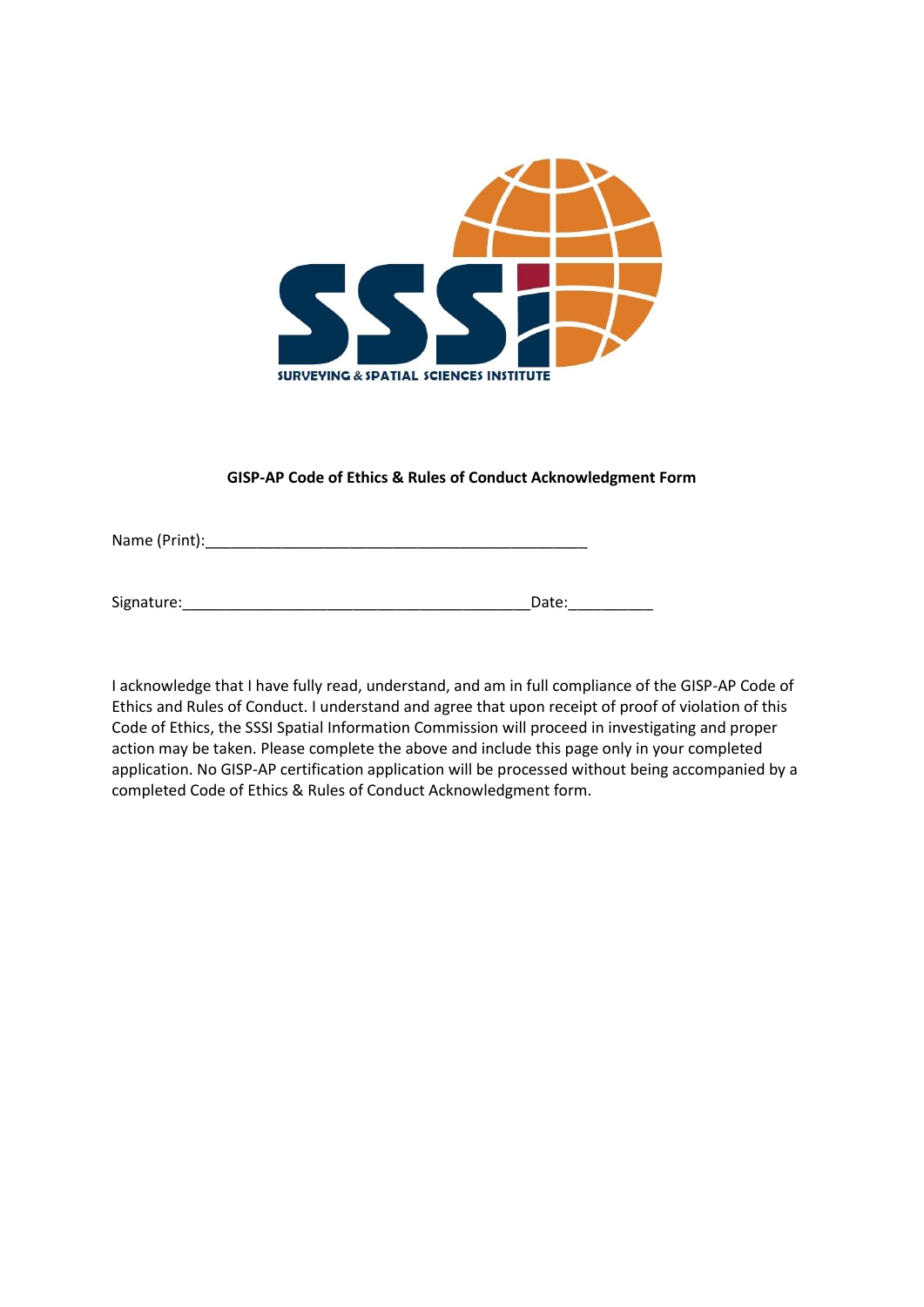#### **Part 1.**

## **GISP-AP Code of Ethics**

This Code of Ethics is intended to provide guidelines for GIS (geographic information system) professionals. It should help professionals make appropriate and ethical choices. It should provide a basis for evaluating their work from an ethical point of view. By heeding this code, GIS professionals will help to preserve and enhance public trust in the discipline.

This code is based on the ethical principle of always treating others with respect and never merely as means to an end: i.e., deontology. It requires us to consider the impact of our actions on other persons and to modify our actions to reflect the respect and concern we have for them. It emphasizes our obligations to other persons, to our colleagues and the profession, to our employers, and to society as a whole. Those obligations provide the organizing structure for these guidelines.

The text of this code draws on the work of many professional societies. It is not surprising that many codes of ethics have a similar structure and provide similar guidelines to their professionals, because they are based upon a similar concept of morality. A few of the guidelines that are unique to the GIS profession include the encouragement to make data and findings widely available, to document data and products, to be actively involved in data retention and security, to show respect for copyright and other intellectual property rights, and to display concern for the sensitive data about individuals discovered through geospatial or database manipulations. Longer statements expand on or provide examples for the GIS profession.

A positive tone is taken throughout the text of this code. GIS professionals commit themselves to ethical behaviour rather than merely seeking to avoid specific acts. The problems with listing acts to be avoided are: 1) there are usually reasonable exceptions to any avoidance rule and 2) there is implicit approval of any act not on the list. Instead, this code provides a list of many positive actions. These explicit actions illustrate respect for others and help strengthen both an understanding of this ethos and a commitment to it.

This code is not expected to provide guidelines for all situations. Ambiguities will occur and personal judgment will be required. Sometimes a GIS professional becomes stuck in a dilemma where two right actions are in conflict with each other or any course of action violates some aspect of this code. Help might come from talking with colleagues or reading relevant works such as those listed in the bibliography. Ultimately, a professional must reflect carefully on such situations before making the tough decision. Contemplating the values and goals of alternative ethical paradigms may be useful in reaching a decision:<sup>1</sup>

- View persons who exemplify morality as your own guide (Virtue Ethics)
- Attempt to maximize the happiness of everyone affected (Utilitarianism)
- Only follow maxims of conduct that everyone else could adopt (Kantianism)
- Always treat other persons as ends, never merely as means (Deontology)

\_\_\_\_\_\_\_\_\_\_\_\_\_\_\_\_\_\_\_\_\_\_\_\_\_

 $1$  This approach is recommended by Kidder (1995). For a thorough discussion of moral theories, see Rachels (1999).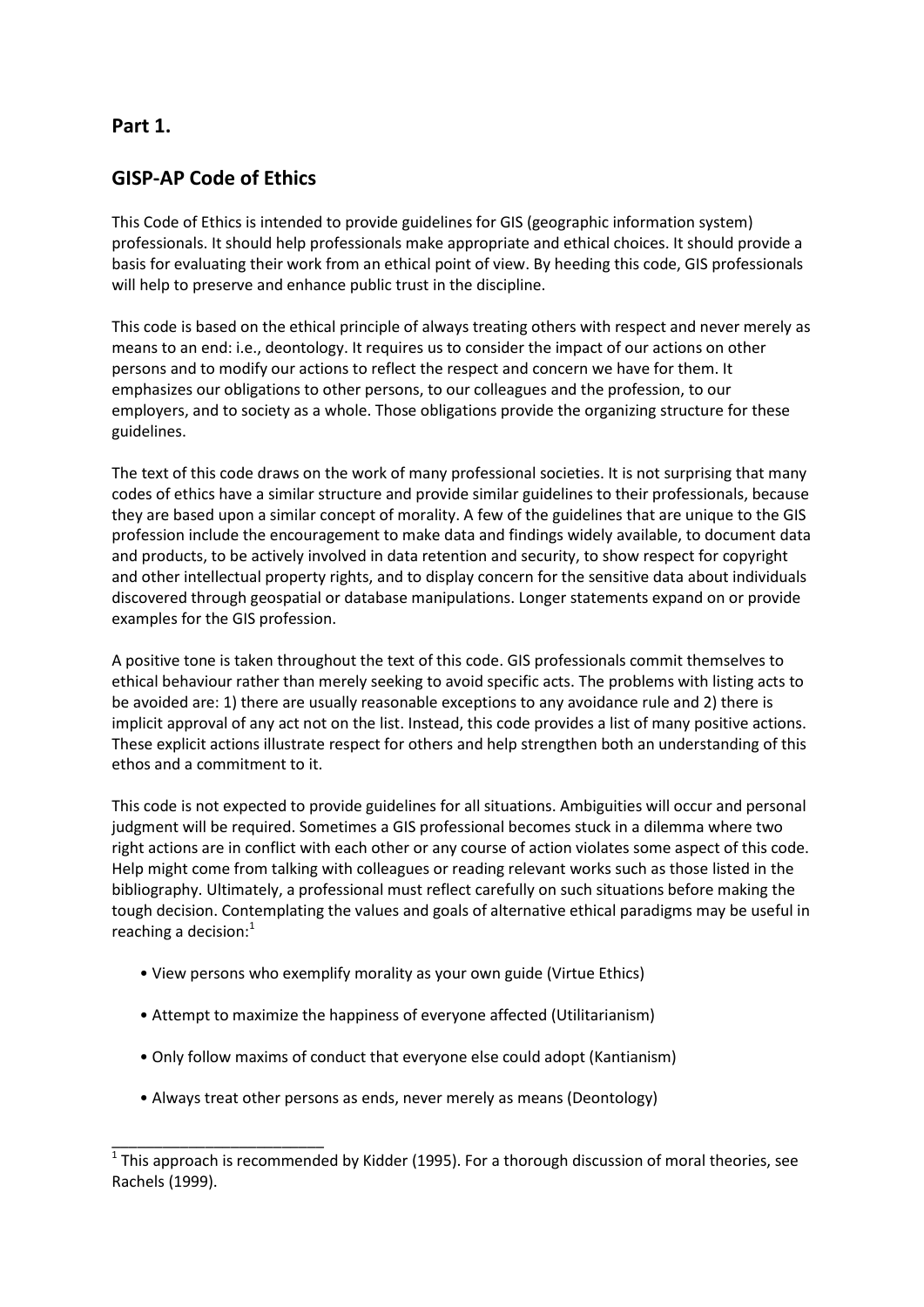# I. Obligations to Society

The GIS professional recognizes the impact of his or her work on society as a whole, on subgroups of society including geographic or demographic minorities, on future generations, and inclusive of social, economic, environmental, or technical fields of endeavour. Obligations to society shall be paramount when there is conflict with other obligations. Therefore, the GIS professional will:

1. Do the Best Work Possible

- Be objective, use due care, and make full use of education and skills.
- Practice integrity and not be unduly swayed by the demands of others.
- Provide full, clear, and accurate information.
- Be aware of consequences, good and bad.
- Strive to do what is right, not just what is legal.
- 2. Contribute to the Community to the Extent Possible, Feasible, and Advisable
	- Make data and findings widely available.
	- Strive for broad citizen involvement in problem definition, data identification, analysis, and decision-making.
	- Donate services to the community.

3. Speak Out About Issues

- Call attention to emerging public issues and identify appropriate responses based on personal expertise.
- Call attention to the unprofessional work of others. First take concerns to those persons; if satisfaction is not gained and the problems warrant, then additional people and organizations should be notified.
- Admit when a mistake has been made and make corrections where possible.

### II. Obligations to Employers and Funders

The GIS professional recognizes that he or she has been hired to deliver needed products and services. The employer (or funder) expects quality work and professional conduct. Therefore the GIS professional will:

1. Deliver Quality Work

- Be qualified for the tasks accepted.
- Keep current in the field through readings and professional development.
- Identify risks and the potential means to reduce them.
- Define alternative strategies to reach employer/funder goals, if possible, and the implications of each.
- Document work so that others can use it. This includes metadata and program documentation.

2. Have a Professional Relationship

- Hold information confidential unless authorized to release it.
- Avoid all conflicts of interest with clients and employers if possible, but when they are unavoidable, disclose that conflict.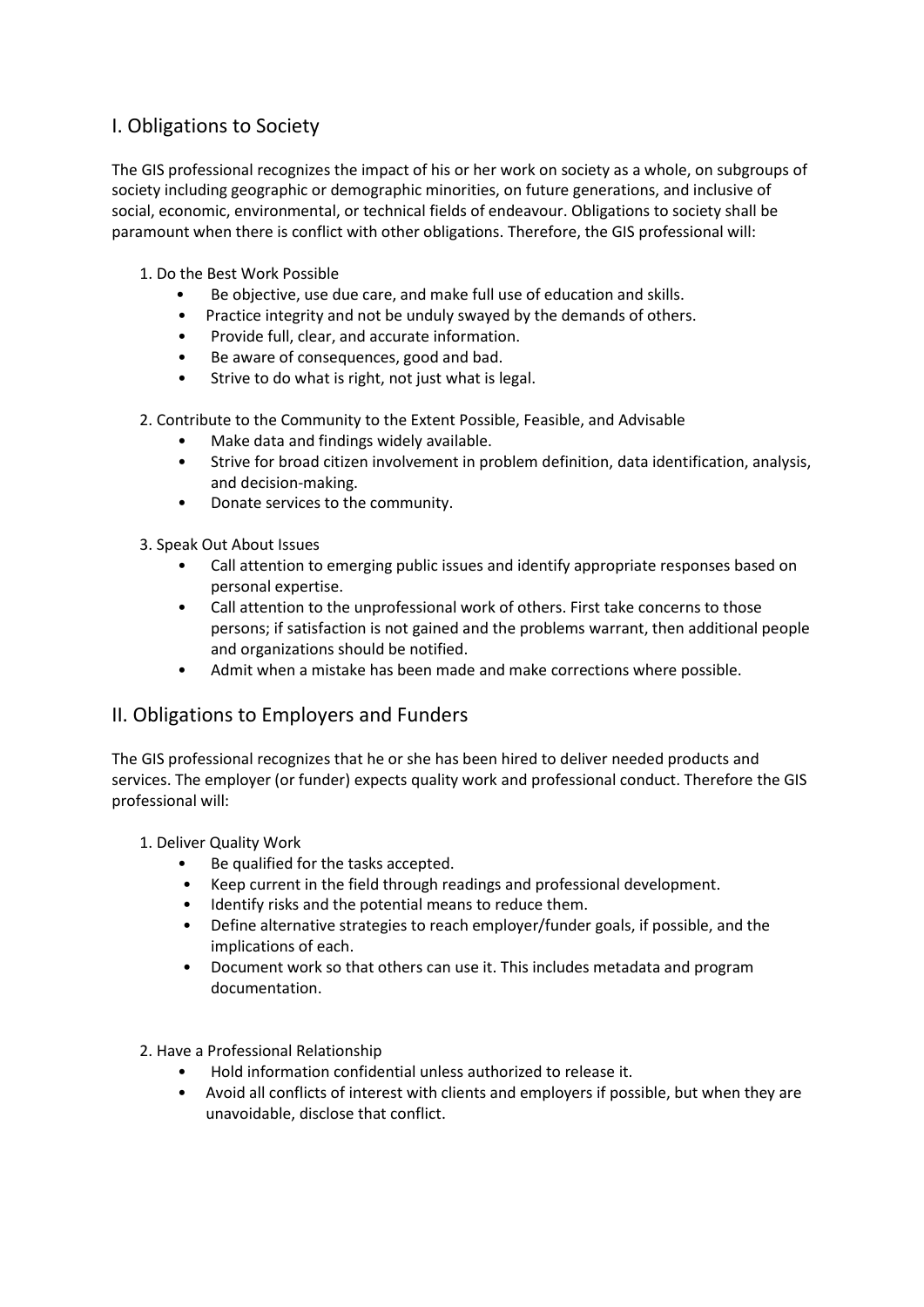- Avoid soliciting, accepting, or offering any gratuity or inappropriate benefit connected to a potential or existing business or working relationship.
- Accept work reviews as a means to improve performance.
- Honor contracts and assigned responsibilities.
- Accept decisions of employers and clients, unless they are illegal or unethical.
- Help develop security, backup, retention, recovery, and disposal rules.
- Acknowledge and accept rules about the personal use of employer resources. This includes computers, data, telecommunication equipment, and other resources.
- Strive to resolve differences.
- 3. Be Honest in Representations
	- State professional qualifications truthfully.
	- Make honest proposals that allow the work to be completed for the resources requested.
	- Deliver an hour's work for an hour's pay.
	- Describe products and services fully.
	- Be forthcoming about any limitations of data, software, assumptions, models, methods, and analysis.

### **III. Obligations to Colleagues and the Profession**

The GIS professional recognizes the value of being part of a community of other professionals. Together, we support each other and add to the stature of the field. Therefore, the GIS professional will:

- 1. Respect the Work of Others.
	- Cite the work of others whenever possible and appropriate.
	- Honour the intellectual property rights of others. This includes their rights in software and data.
	- Accept and provide fair critical comments on professional work.
	- Recognize the limitations of one's own knowledge and skills and recognize and use the skills of other professionals as needed. This includes both those in other disciplines and GIS professionals with deeper skills in critical sub-areas of the field.
	- Work respectfully and capably with others in GIS and other disciplines.
	- Respect existing working relationships between others, including employer/employee and contractor/client relationships.
	- Deal honestly and fairly with prospective employees, contractors, and vendors.
- 2. Contribute to the Discipline to the Extent Possible
	- Publish results so others can learn about them.
	- Volunteer time to professional educational and organizational efforts: local, national, or global.
	- Support individual colleagues in their professional development. Special attention should be given to underrepresented groups whose diverse backgrounds will add to the strength of the profession.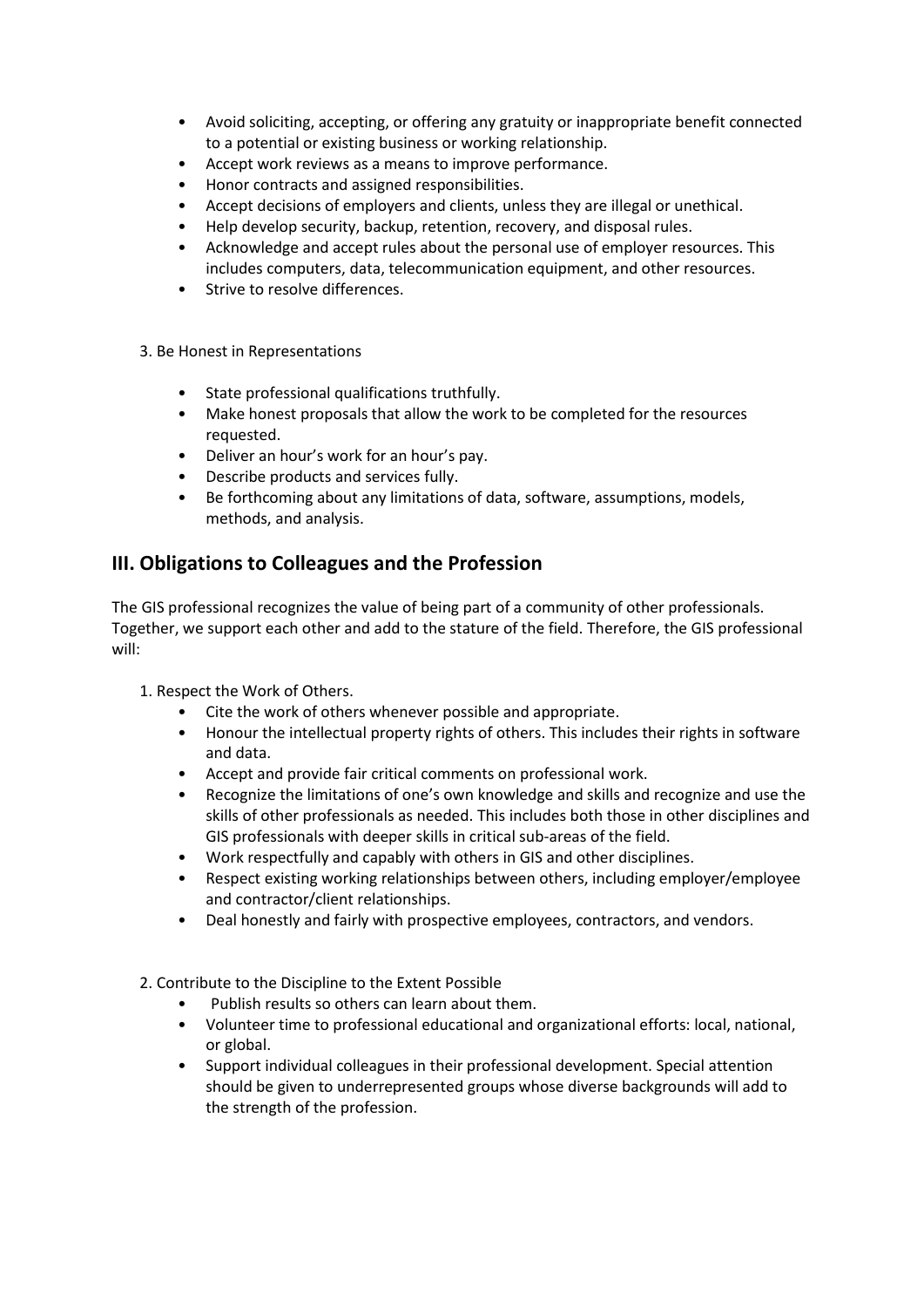# **IV. Obligations to Individuals in Society**

The GIS professional recognizes the impact of his or her work on individual people and will strive to avoid harm to them. Therefore, the GIS professional will:

- 1. Respect Privacy
	- Protect individual privacy, especially about sensitive information.
	- Be especially careful with new information discovered about an individual through GISbased manipulations (such as geocoding) or the combination of two or more databases.
- 2. Respect Individuals
	- Encourage individual autonomy. For example, allow individuals to withhold consent from being added to a database, correct information about themselves in a database, and remove themselves from a database.
	- Avoid undue intrusions into the lives of individuals.
	- Be truthful when disclosing information about an individual.
	- Treat all individuals equally, without regard to race, gender, or other personal characteristic not related to the task at hand.

# Bibliography

American Institute of Certified Planners. 1991. AICP Code of Ethics and Professional Conduct, [http://www.planning.org/ethics/conduct.html.](http://www.planning.org/ethics/conduct.html)

ASPRS. 2001. Code of Ethics of the American Society for Photogrammetry and Remote Sensing, [http://www.asprs.org/asprs/membership/certification/appendix\\_a.html.](http://www.asprs.org/asprs/membership/certification/appendix_a.html)

Association for Computing Machinery. 1992. ACM Code of Ethics and Professional Conduct, [http://www.acm.org/constitution/code.html.](http://www.acm.org/constitution/code.html)

Craig, William J. 1993. A GIS Code of Ethics: What Can We Learn from Other Organizations? Journal of the Urban and Regional Information Systems Association, 5(2): 13-16. See [http://www.urisa.org/certification/craigeth.pdf.](http://www.urisa.org/certification/craigeth.pdf)

Edson, Curtis, Brian Garcia, Jordan Hantman, Nicole Hartz, Hannah Jensen, Jill Leale, Kelley Lewelling, John Marks, Jeff Maxted, Bruce Moore, Brendan Vierk Rivera, Anna Weitzel. 2001. "Code of Ethics for GIS Professionals," paper for IES 400, GIS and Society, Institute for Environmental Studies, University of Wisconsin-Madison. See

[http://www.ersc.wisc.edu/academics/courses/IES400GISandSociety/Code%20of%20Ethics/ethics\\_c](http://www.ersc.wisc.edu/academics/courses/IES400GISandSociety/Code%20of%20Ethics/ethics_code1.pdf) [ode1.pdf](http://www.ersc.wisc.edu/academics/courses/IES400GISandSociety/Code%20of%20Ethics/ethics_code1.pdf)

Kidder, Rushworth M. 1995. How Good People Make Tough Choices, New York: William Morrow and Company, Inc.

Olson, Andrew. 1998. Authoring a Code: Observations on Process and Organization, http://www.iit.edu/departments/csep/PublicWWW/codes/coe/Writing\_A\_Code.html, Center for Study of Ethics in the Professions, Illinois Institute of Technology.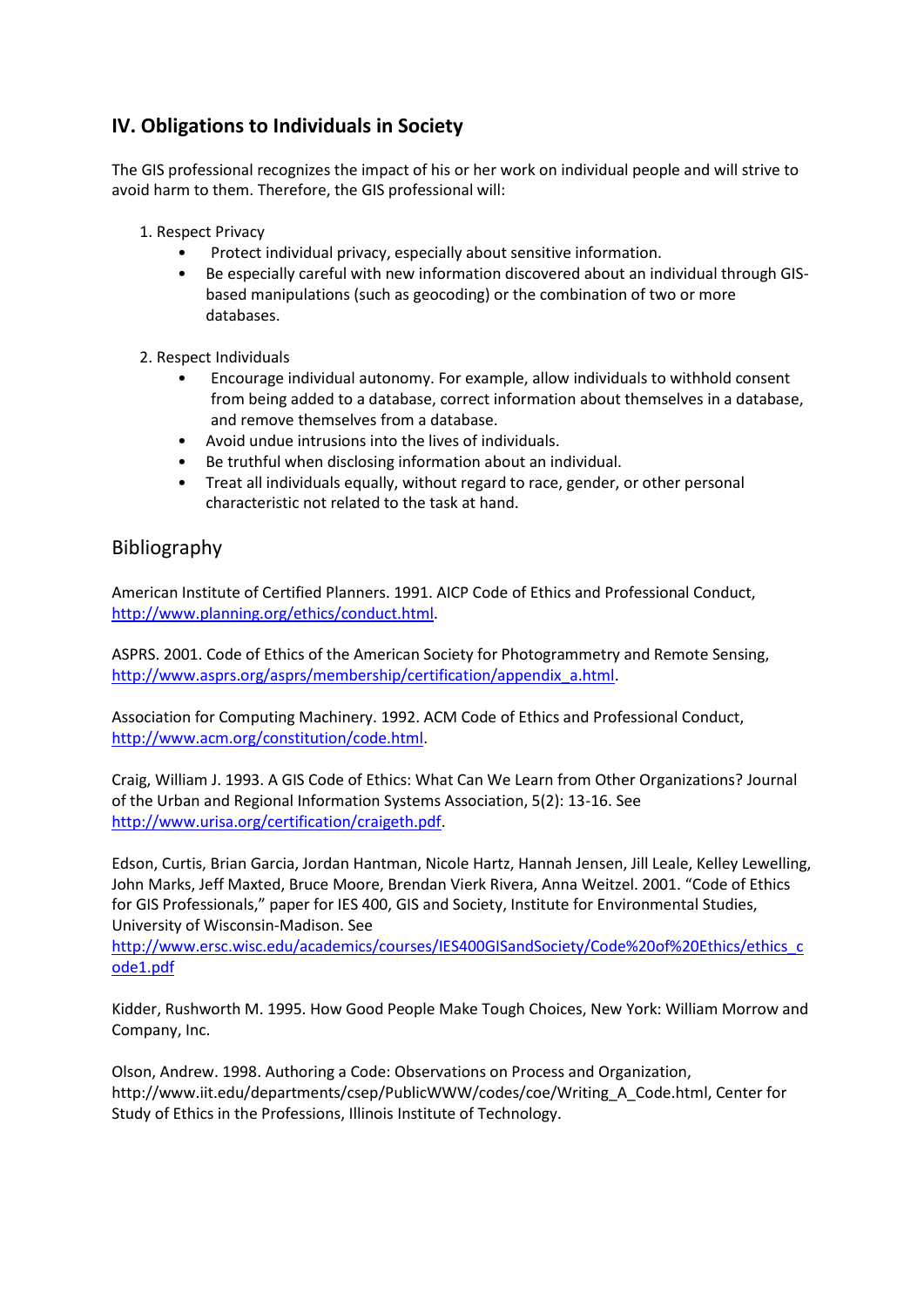Pennsylvania Society of Land Surveyors, 1998. Manual of Practice for Professional Land Surveyors in the Commonwealth of Pennsylvania[. http://www.psls.org/info/manualpractice.htm](http://www.psls.org/info/manualpractice.htm)

Rachels, James. 1999. The Elements of Moral Philosophy, Boston: McGraw-Hill College.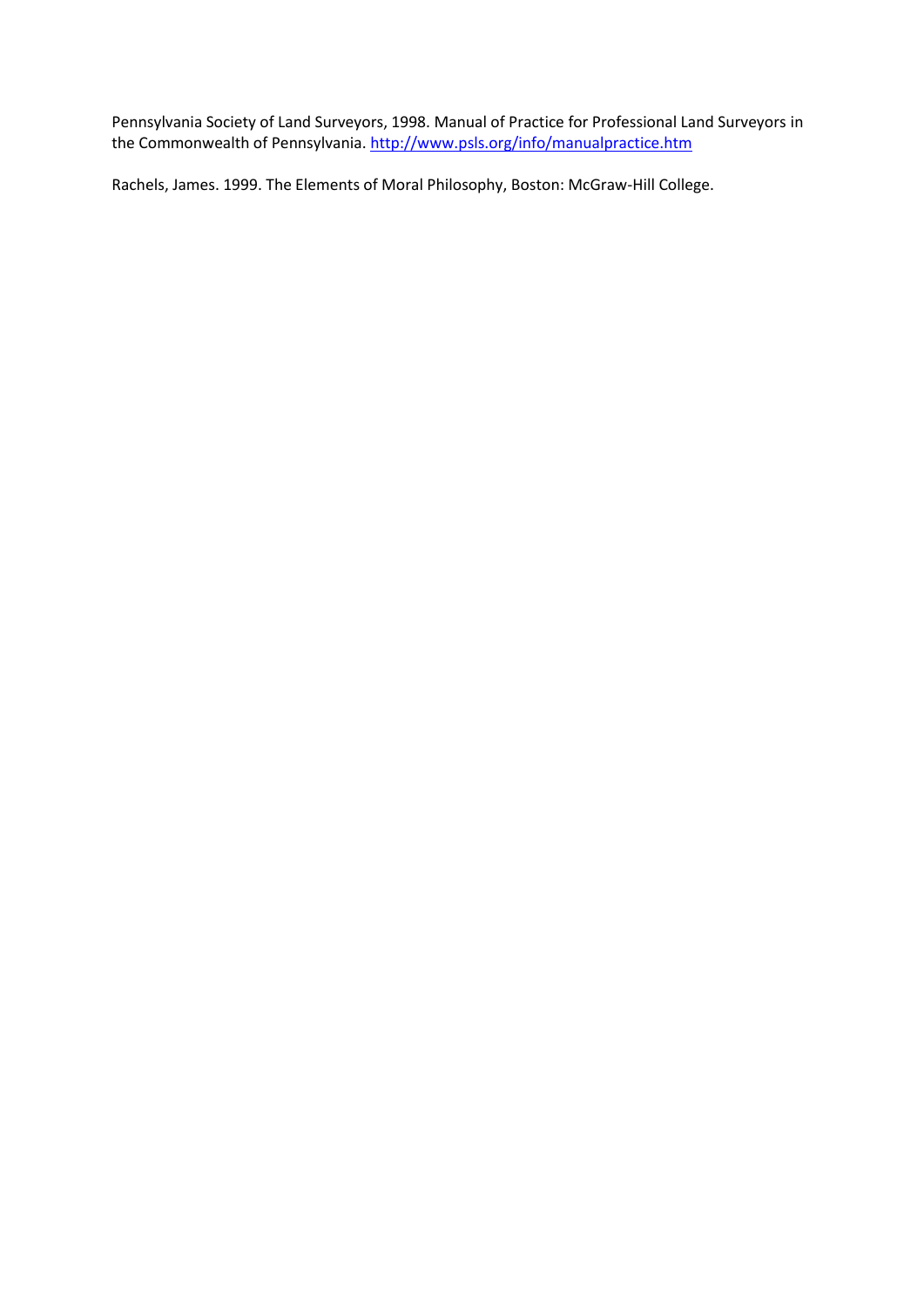### Part 2.

### Rules of Conduct

#### **Introduction**

The Code of Ethics presents a set of objectives toward which we, as professionals, must continually strive. The Rules of Conduct is a set of implementing laws of professional practice that seek to express the primary examples of ethical behaviour consistent with the Code of Ethics. Both the Code and the Rules govern ethical professional practice standards, and violations of each may be brought before the Spatial Information Commission as an ethics issue.

The GIS professional should not interpret the lack of a specific context or act from the Rules of Conduct as permission to behave in any particular manner. For example, part of the Code of Ethics is the need to deliver an hour's work for an hour's pay. This is not simply a mandate for the office. It also means that you cannot ethically go to a conference and claim education points for the period of time when you were not actually participating in conference activities.

The Code and Rules represent a way of living a professional life, not simply how you are to behave at work. Achieving the GISP certification is an initial hurdle to jump in order to be recognized as a professional. Living the ethical life of a professional is a never ending test that will present numerous challenges for which the Code and Rules offer a guide to decision making.

The Rules of Conduct have been arranged under the headings used in the Code of Ethics as a means of indicating a primary association. The intent is to aid the user in identifying those rules that may be most applicable in a given context. Many rules, however, may be applicable in a variety of settings and situations beyond those with which they have a primary association. Any rule may ultimately be useful in resolving a specific question of ethical conduct.

### Rules

### Section I. Obligations to Society

- 1. GIS products and services should benefit society, and enhance the well-being of individuals and groups, within the constraints of existing law. Some applications of GIS products and services may harm individuals (directly or indirectly) while advancing government policies that some citizens regard as morally questionable. GIS professionals' participation in such applications is a matter of individual conscience.
- 2. We shall not intentionally alter data or outputs where the practice does not conform to standard analysis procedures.
- 3. We shall not engage in conduct involving fraud or wanton disregard of the rights of others.
- 4. We shall hold paramount the safety, health, and welfare of the public.
- 5. We shall not knowingly perpetuate bad or outdated data. We shall include all disclaimers (where applicable) about the current condition of the data at the time of creation and/or the original intent of the data.
- 6. We shall not accept an assignment from a client or employer when the services to be performed involve conduct that is known to be illegal or in violation of GISP-AP Rules of Conduct.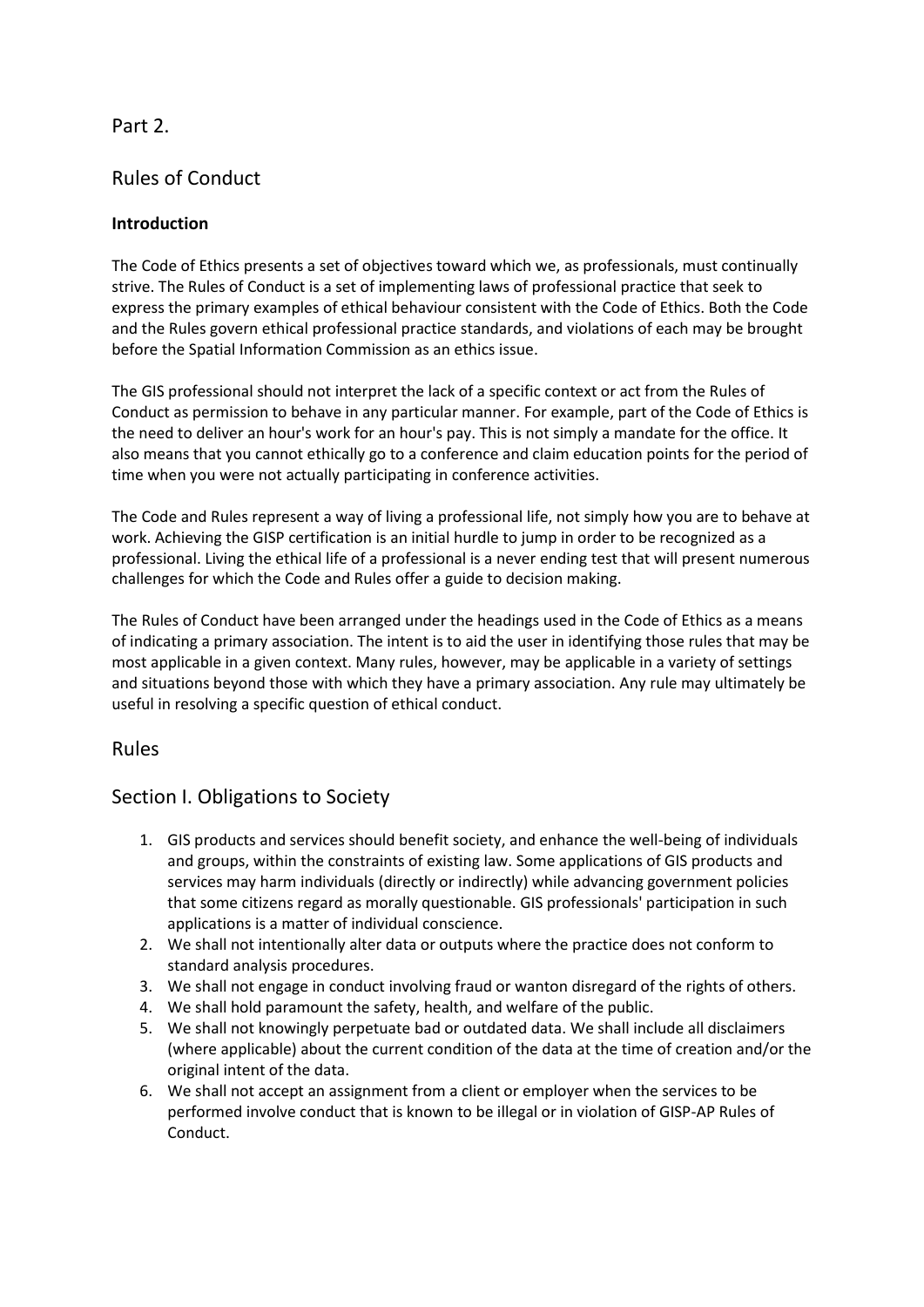- 7. When it is evident to a GIS professional that another GIS professional or practitioner is operating in violation of this Code, the GIS professional shall discuss ethical GIS work practices with the other person.
- 8. Having substantial information which leads to a reasonable belief that a GIS professional has committed a violation of this Code which raises a serious question as to that professional's honesty, trustworthiness, or fitness as a GIS professional, and having exhausted all efforts to counsel or mentor that GIS professional, we shall file a formal complaint with the Spatial Information Commission Committee following established procedures.
- 9. We shall not use the threat of filing an ethics charge in order to gain, or attempt to gain, an advantage in dealings with another GIS professional.
- 10. We shall not knowingly violate the law in the conduct of our professional duties. Furthermore, we shall take into account applicable laws and regulations, and may rely on the advice of other qualified persons as to the intent and meaning of such regulations.
- 11. We shall acknowledge our errors and shall not distort or alter the facts.
- 12. We, speaking in our professional capacity, shall not knowingly make false statements of material fact, nor shall we omit material facts.
- 13. We shall not knowingly withhold cooperation or information from the Ethics Officer or the Ethics Committee if a charge of ethical misconduct has been filed, reserving the right to avoid self-incrimination.

# **Section II. Obligations to Employers and Funders**

- 1. All data shall have appropriate metadata documentation sufficient to meet the minimum standard as stated here. All data to be published for general public consumption shall note: 1) source(s) of data or at least from whom you obtained the data, 2) date(s) collection/aggregation of data or at least the date you obtained the data, 3) projection, and 4) author/compiler's contact information or other contact information.
- 2. We shall not discriminate in our professional activities on the basis of race, religion, gender, national origin, age, disability, or sexual orientation.
- 3. We shall not sell nor offer to sell services by stating or implying an ability to influence decisions by improper means.
- 4. We shall disclose all known conflicts of interest that could influence or appear to influence our judgment or the quality of our services.
- 5. We shall not solicit nor accept financial or other valuable consideration, directly or indirectly, when to do so creates, or appears to create, a conflict of interest with the original work for which we are responsible.
- 6. We shall not counsel nor assist a client or employer in conduct that we know, or reasonably should know, is fraudulent, illegal, or unethical. If a client or employer does suggest or disclose such conduct, we shall advise the client or employer of the aspects of the proposal that are fraudulent, illegal, or unethical.
- 7. We shall not use equipment, supplies, laboratory, or office facilities of an employer to carry on outside private practice without explicit employer consent.
- 8. We shall describe our products and services fully, accurately, and truthfully; we shall honestly describe the capabilities of products, systems, or services with which we are concerned and shall not take advantage of the lack of knowledge or inexperience of potential clients or employers.
- 9. When notified of an error in the database, the professional will take action to correct it.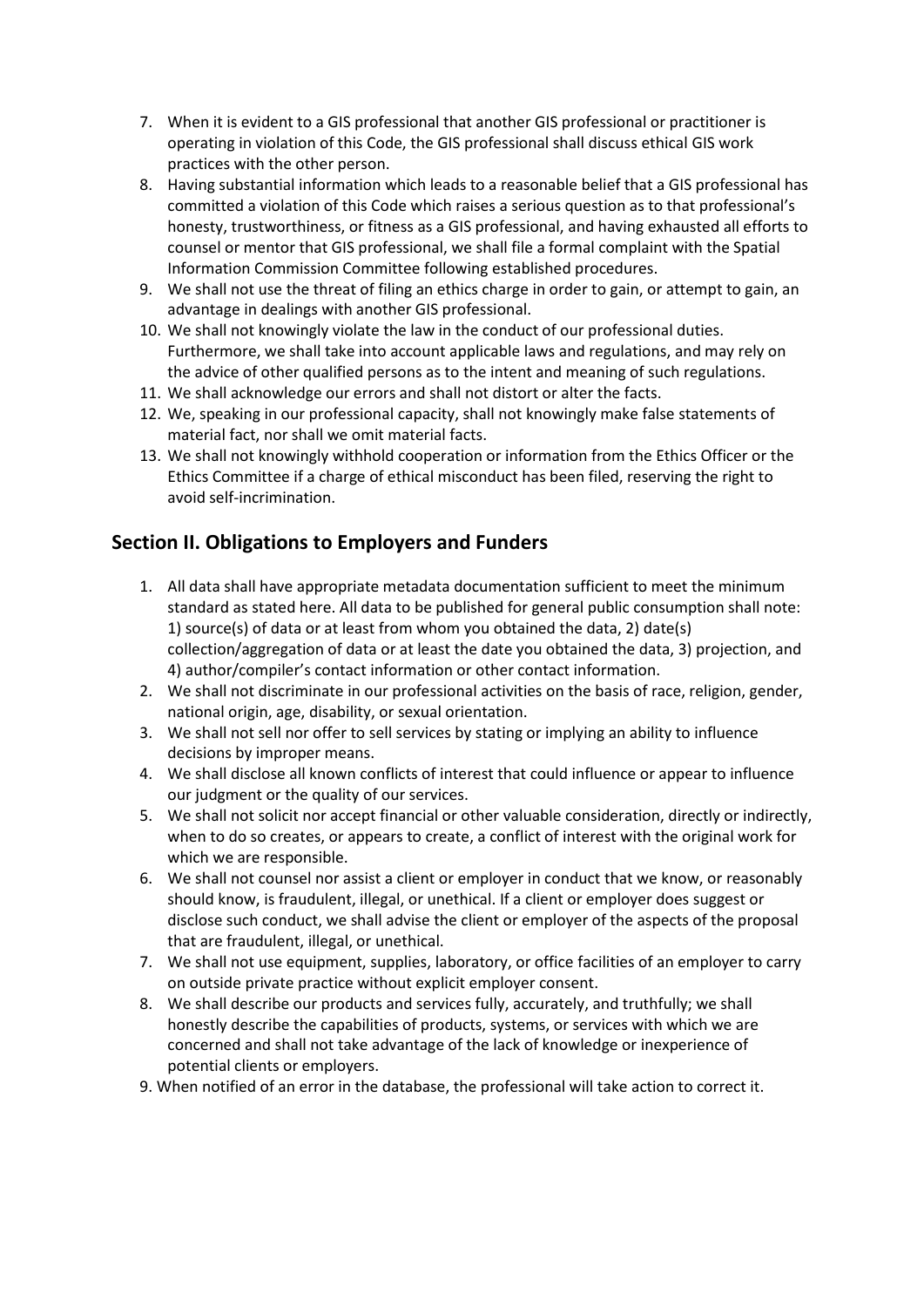- 10. We shall undertake to perform professional services only when we are qualified by education, training, or experience in the specific technical areas involved. Collaboration with other qualified professionals shall be undertaken if deficiencies are identified.
- 11. We shall not misstate, verbally or in writing, our educational experience, training, or any other facts which are relevant to our professional qualifications.
- 12. We shall adequately document all programs written and/or edited as part of our work product for the benefit of subsequent users or editors such that our work may be followed and replicated.
- 13. Where documented limitations exist, we shall not accept gifts, loans, services, or hospitality from any current or potential suppliers of services above and/or outside of those documented limits. Furthermore, where documented limitations do not exist, we shall use our professional judgment to decline gifts, loans, services, or hospitality that may appear excessive.

# **Section III. Obligations to Colleagues and the Profession**

- 1. We shall not direct nor coerce other professionals to make analyses or reach findings not supported by available evidence.
- 2. We shall recognize and respect the professional contributions of our employees, employers, professional colleagues, and business associates; and, we shall not use the product of others' efforts to seek the professional recognition or acclaim intended for the producers of the original work.
- 3. We shall not deliberately nor with reckless indifference misrepresent the qualifications, views, and findings of other professionals; and we shall not engage in slander against our peers.
- 4. We shall not file a frivolous charge of ethical misconduct against another GIS professional.
- 5. We shall not retaliate nor threaten retaliation against a person who has filed a charge of ethical misconduct against us or another GIS professional, or who is cooperating in a Spatial Information Commission Committee investigation of an ethics complaint.
- 6. We shall not deliberately or with reckless indifference commit any wrongful act that reflects adversely on our professional fitness whether or not it is specified in the Rules of Conduct.
- 7. We shall honour the intellectual property rights of others, including the rights to software, data, and other relevant information and analysis associated with the work of others. Furthermore, we shall adhere to software and data licensing requirements and the specifics contained in associated licensing agreements.
- 8. We shall not promote our own interest at the expense of the dignity and integrity of the profession.

### Section IV. Obligations to Individuals in Society

- 1. We shall respect the privacy of individuals and not share information learned in the workplace with friends or others outside that environment.
- 2. We shall protect individual privacy with secure systems. If those systems are breached, we shall endeavour to notify all those affected.
- 3. We shall allow people to know whether they are included in a database and to see the information listed about themselves. We shall encourage them to correct any inaccurate information about themselves. We shall allow them to remove their inclusion unless prevented by law or a greater societal good.